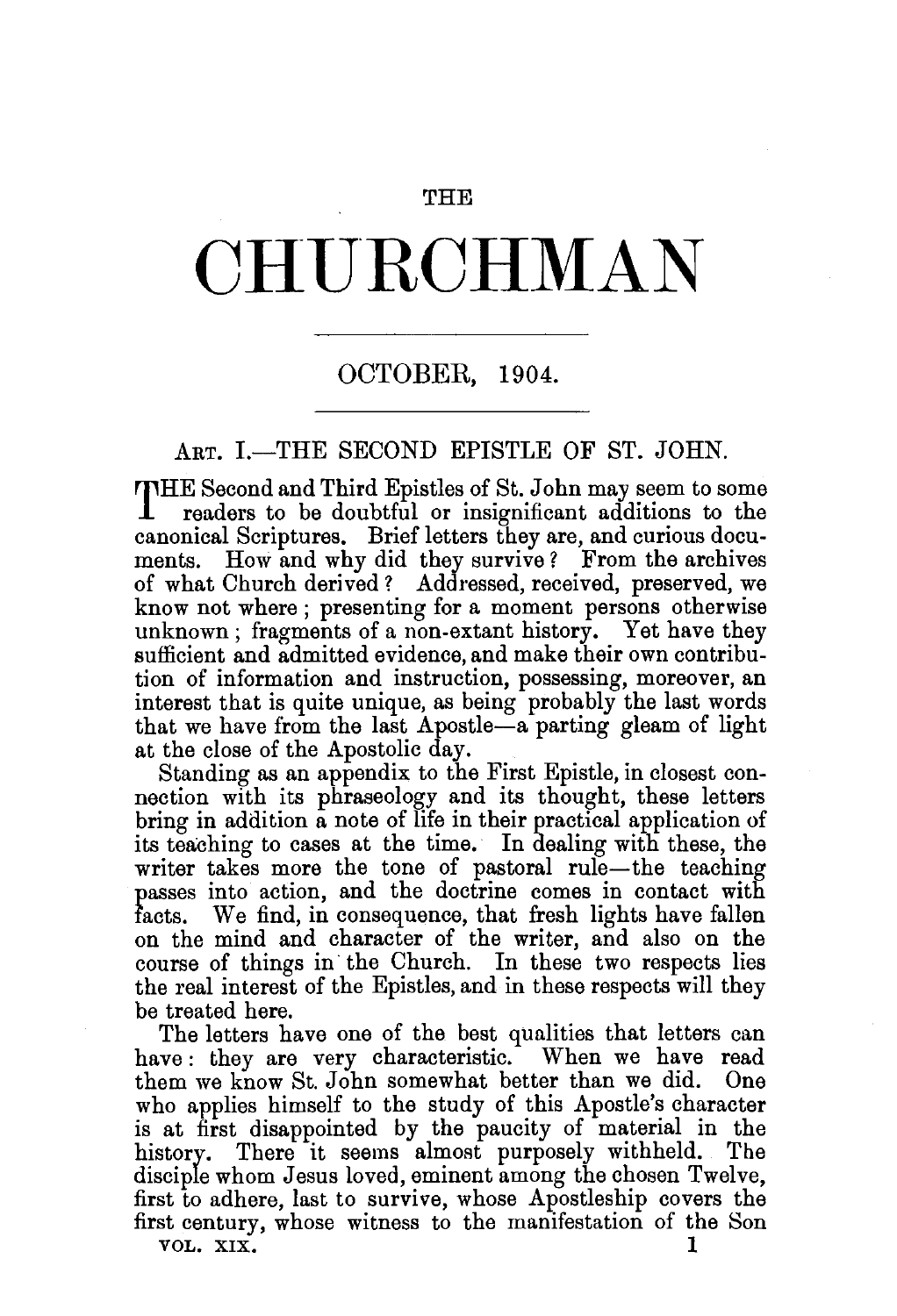of God has ruled the Christianity of all the ages-how little is told us of what he spoke and did! Scarcely is he ever seen alone, save by the cross and at the grave. In the Gospels it is James and John in the Acts Peter and John. They it is James and John, in the Acts Peter and John. move together, and the elder companion takes the lead. Through the critical years of the Judaic Church there are intimations of his presence at Jerusalem, but no word of his is recorded; and James bas the local precedence. He, indeed, had a sacred charge in the care of the mother of Jesus, which is silently fulfilled and silently ended. When that is over, and when many things have happened; when the Gospel has spread far and wide, and rooted itself in the great centres of life; when Peter and Paul are dead; when the fatal blow has fallen, and the Romans have come and taken away both the place and nation, then St. John reappears as being at the headquarters of the Church in the region of Asia, for a time " in the Isle that is called Patmos, for the work of God and the testimony of Jesus "; then as resident at Ephesus, the last scene of his evangelical testimony and Apostolic work. Cherished memories of his words and acts remained there to after generations, but they have no place in Scripture narrative. The only records of the kind are the little letters which we have before us.

These are resonant of truth and love-St. John's watchwords, his reigning ideas, the characteristics of the teacher and of the man. The letters are addressed " to an elect lady and her children whom I love in truth," and "to the beloved Gaius whom I love in truth," and the salutation invokes blessing " in truth and love." Love is the grace specially associated with his memory. As St. Paul has been designated the Apostle of Faith, and St. Peter of Hope, so has St. John been distinguished as the Apostle of Love. As such he speaks here. To the " elect lady" the prelude to what he has to say is the general exhortation "that we love one another," and to Gaius that love expresses itself in the most natural language of personal affection.

Yet it is not for the expression or promotion of love that the letters are written. There is another motive and aim. They are written in the cause of truth, in the one case from watchful anxiety for its security and defence, in the other from warm-hearted interest in its extension. St. John's mind is possessed with the thought of truth as, perhaps, no other mind has been. So it appears in this Second Epistle. In a few lines how is the word reiterated, and with what various applications ! Walking in truth, loving in truth, knowing the truth, for the truth's sake, the truth in us now, the truth with us for ever-these sayings are consecutive. It is lan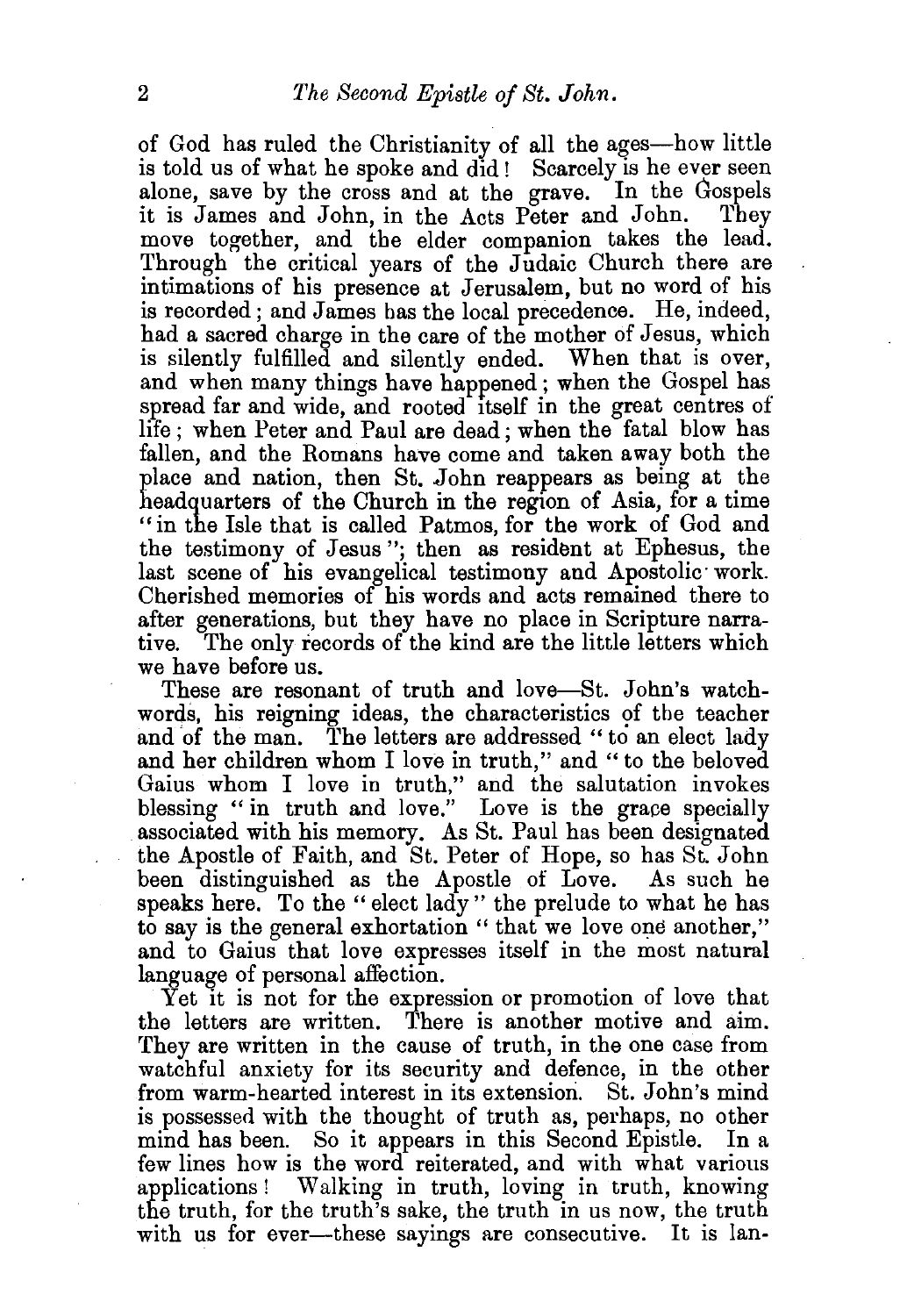guage peculiar to the man, and to understand his mind we must take a little time for reflection on the great word in itself and in these connections of thought.

Truth in what we say and do, in converse and dealing with one another, we understand as a feature of character, we appraise as the bond of society. The natural man knows its worth and power, as well as the influences in the world which disguise or pervert it. But there is a deeper truth behind itviz., truth in ourselves—" truth in the inward parts," says the Psalmist; "in the inner man," says St. Paul--thinking truly, seeing things as they are—at least, the habitual desire and honest purpose to do so—in all things with which we are concerned. But what things are these? Present interests. But what things are these? Present interests, practical questions, all that concerns us in this life on earth? No doubt; but also in the vague feelings of men in general, in the intense feelings of higher minds, things which concern us include relations with God, with the order of the universe, with the spiritual and the eternal, with the moral government of the world, if such there be, and for us, in that connection, with judgment, righteousness, and salvation. Yes; but how shall these things be known? For all this region of thought, where shall wisdom be found ? In the hearts of men of all nations lay the unanswered question, What is truth ? It came from Pilate's lips in the supreme hour of human history, lightly spoken then, his only reply to the great affirmation ("the good confession" St. Paul calls it) which was the last word of Jesus to the world: " To this end was I born, and for this cause came I into the world, that I should bear witness to the truth. Everyone that is of the truth heareth My voice." Through His coming in the flesh the incarnate Word made the revelation of truth, Himself its Author and its Subject, the Revealer and the Revealed.

Some there were even then among St. John's hearers who were "of the truth," having in their measure spiritual affinities with it. Chief among these was the most apprehensive observer, the most beloved companion, destined and prepared to transmit the full witness to the world, of whom it was said long afterwards, "This is the disciple who beareth witness of these things, and who wrote these things, and we know that his witness is true." So was the Fourth Gospel authenticated and attested by persons who must have been deemed competent to do so. The witness borne (present participle) is the recognised and habitual witness by oral discourse (" testabatur, sermonibus, superstes," says Bengel), and then at last bequeathed to the Church when he "wrote these things." This writing, then, is not, as some suggest, the doubtful recovery of recollections in old age, source of a new Christ-

 $1-2$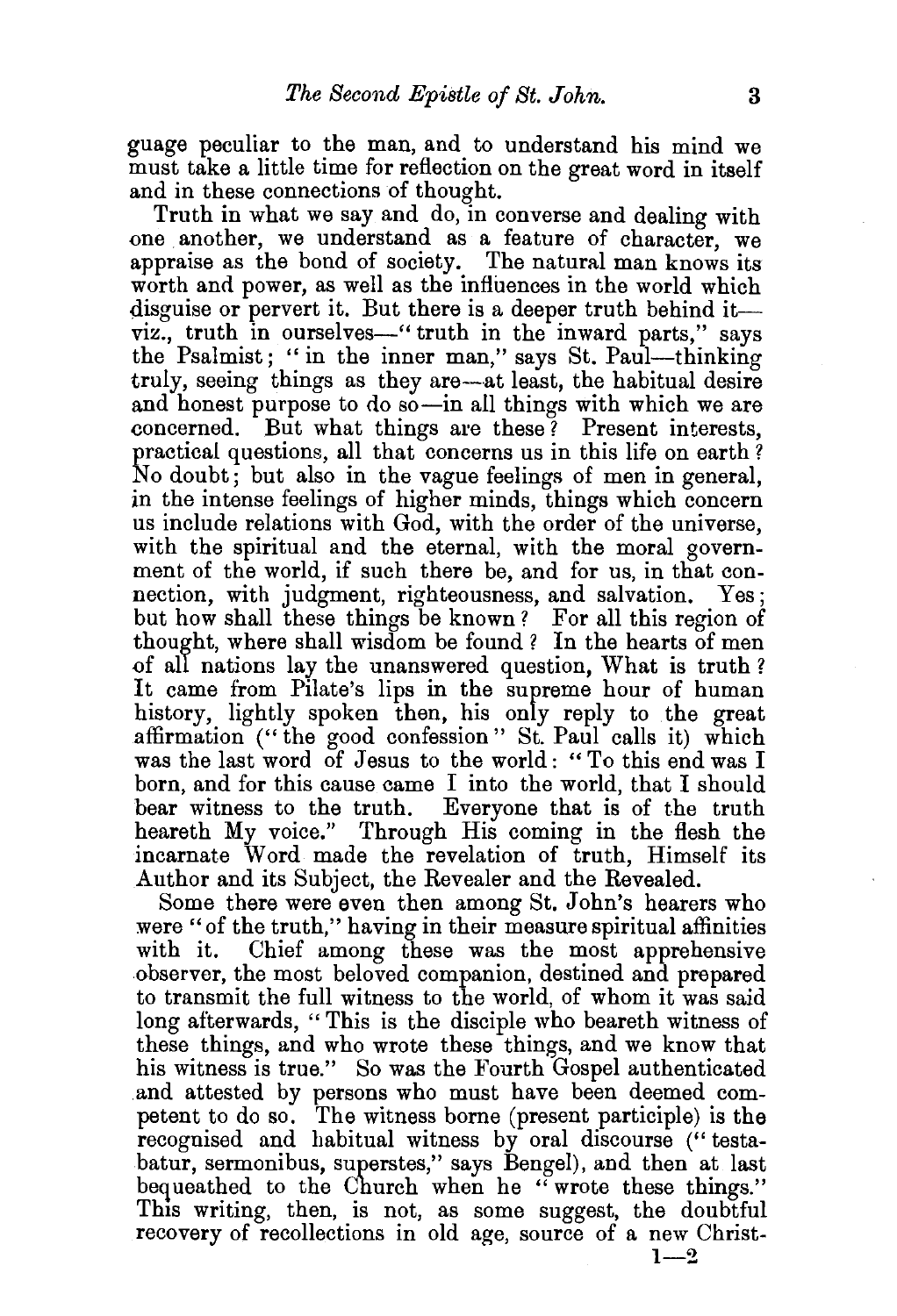ology, but the perpetuation of a lifelong testimony, a word which was from the beginning.

From this written record of what he beheld with his eyes and heard with his ears we know what was the truth which he saw in Jesus. It was the truth of essential Deity, the truth of assumed humanity, the truth of all that was wrought in the flesh, of all that was taught in the flesh—the truth of their consequences to man in redemption, life, and salvation. This truth, abiding in the believer, becomes truth in the inner man, in communion with God, in dealing with self, in converse with others. It appears in that truth of character and conduct which the Apostle loves to describe as " walking in truth." That is a comprehensive expression, showing the man who holds and confesses the truth as governed by its principles and imbued with its spirit. It is a distinguishing expression, recognising the contrast between the world as it was and the sincerity, integrity, and purity of the Christian standard exhibited in the consistent lives of believers.

The digression (if it be a digression) may assist to give its full meaning to the oft-repeated word so prominent in these letters and so characteristic of the writer's mind. It is in view of persons walking in truth that both letters are written, in thankfulness and joy of heart. To the elect lady he says: "I rejoice greatly that I have found (certain) of thy children walking in truth, even as we received commandment from the Father." So also to Gaius: "I rejoiced greatly when brethren came and bare witness unto the truth, even as thou walkest in truth. Greater joy I have none than this, to hear of my children walking in the truth." Gaius is one of his own children in the faith. Not so the children of the elect lady, whom he had met with on some unexplained occasion ; but in both cases there was the same walking in truth, and we have seen what that intends. But what precise meaning shall we give to the other expression in both salutations, " whom I love in truth"? It means more than" I truly love," expressing, not simply the sincerity, but the source and character of the affection. Love includes great varieties in its causes, which we cannot always account for, and special characters not easy to discriminate. The love which speaks here has its origin in the reception of the truth in Christ, and its character in the mutual attractions and responsive sympathies of those who have found in Him the same principles of thought and life. This enlarges the circle of love, as it is said: "Not I only, but also all they that know the truth, for the truth's sake, which abideth in us." That is an actual experience, a consciousness which unites us now. But then comes a change of note, " and it shall be with us for ever."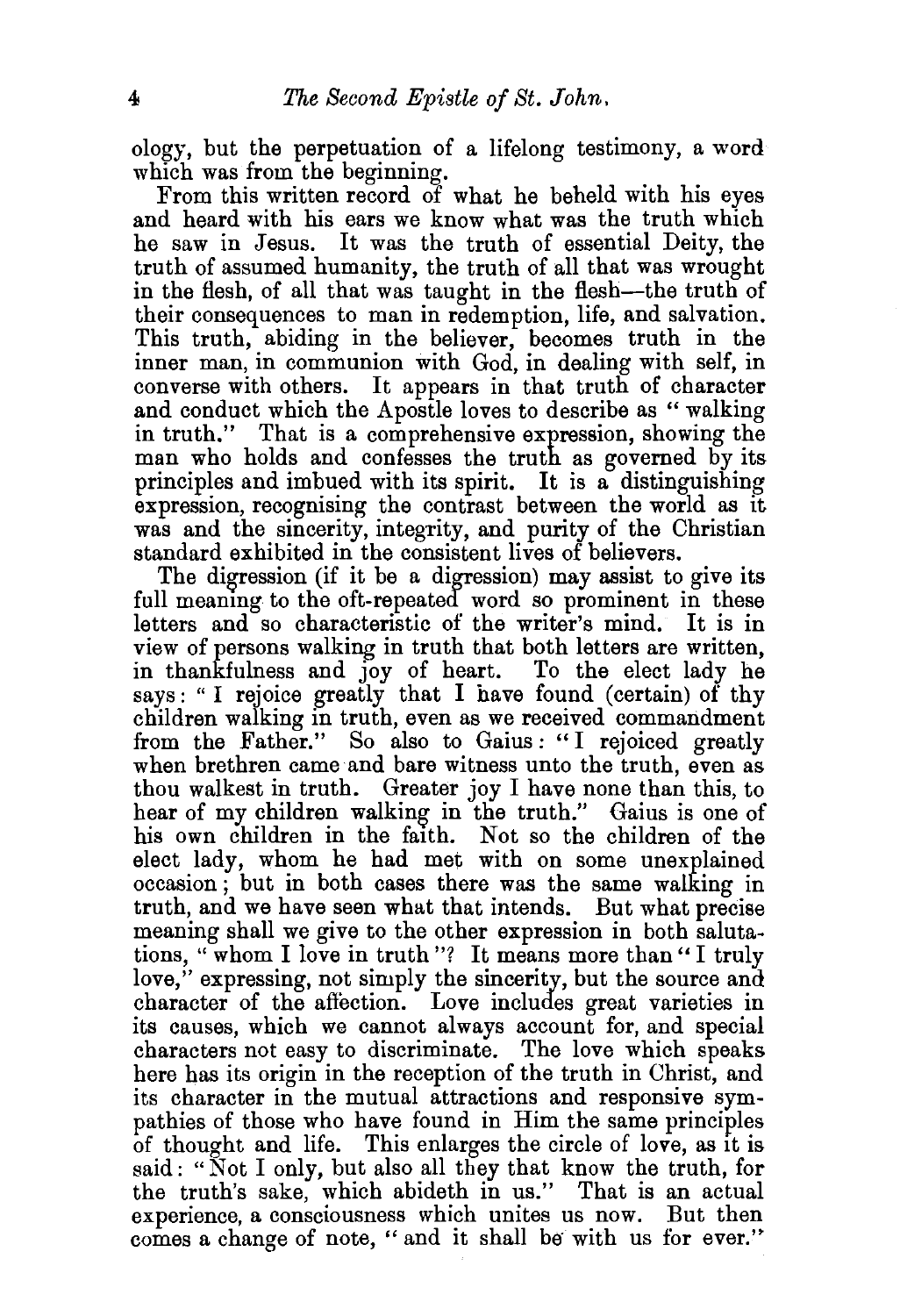The present passes into the future, and "in us" is changed for "with us." He thinks now, not of the living persons, but of the life of the Church, and is sure that the truth will continue with it for ever. It *has* continued, and is " with us" still. It has a life of its own, enduring as the Church itself It has a life of its own, enduring as the Church itself. expressed in creeds, confessions, celebrations, and testified by successive generations of believers. To-day, in presence of assaults, perversions, and virtual surrenders, we repeat the Apostle's words, "It shall be with us for ever."

Confidence in the future does not dispense with watchfulness in the present, and there was fresh and urgent call for it. Watchfulness against error became the special and painful duty of St. John's last days, and it was the motive for the present letter. Intercourse with the faithful brethren whom he had met made him think it well to address a warning to the Church from which they came before the danger which was abroad should reach it. That danger had arisen under his own eyes in the central Church of Asia. St. Paul's foreseeing words to the elders of Ephesus had come true : " I know that after my departure shall grievous wolves enter in among you, not sparing the flock ; and of your own selves shall men arise speaking perverted things to draw away the disciples after them." Even so it was. From their own order pastors of the flock arose teaching ( $\delta\iota\epsilon\sigma\tau\rho\alpha\mu\mu\epsilon\nu\sigma$ ) perverted, distorted things, which they sought to incorporate with the Gosnel of God. Soon they had left the Church. "They Gospel of God. Soon they had left the Church. went forth from us," it is said, "because they were not of us." And they went forth to propagate their theosophic doctrines in a too congenial soil. The Gnostic heresies, intolerable to our apprehension, had a strange fascination for the Asiatic mind, which found a strong temptation in the claim of progress to a higher and more mysterious knowledge. St. John saw this movement at its commencement, and his spiritual insight went straight to the heart of the matter, the denial or evasion of the truth of the Incarnation. So he speaks here: "Many deceivers are gone forth into the world:<br>they that confess not Jesus Christ coming in flesh." The they that confess not Jesus Christ coming in flesh." expression is peculiar, the present participle not meaning only the past manifestation in the flesh, but condensing in one word past, present, and future, the coming, first "in the likeness of sinful flesh and for sin" (Rom. viii. 3), then in the resurrection life and the glorified humanity. Whether such comprehension of thought is to be traced here or not, it was included in the apostolic doctrine and denied by the doctrines "who confess not Jesus coming in flesh. This deceivers, "who confess not Jesus coming in flesh. (says St. John) is the deceiver and the antichrist." "Look to yourselves," he adds, for it is a pressing personal matter;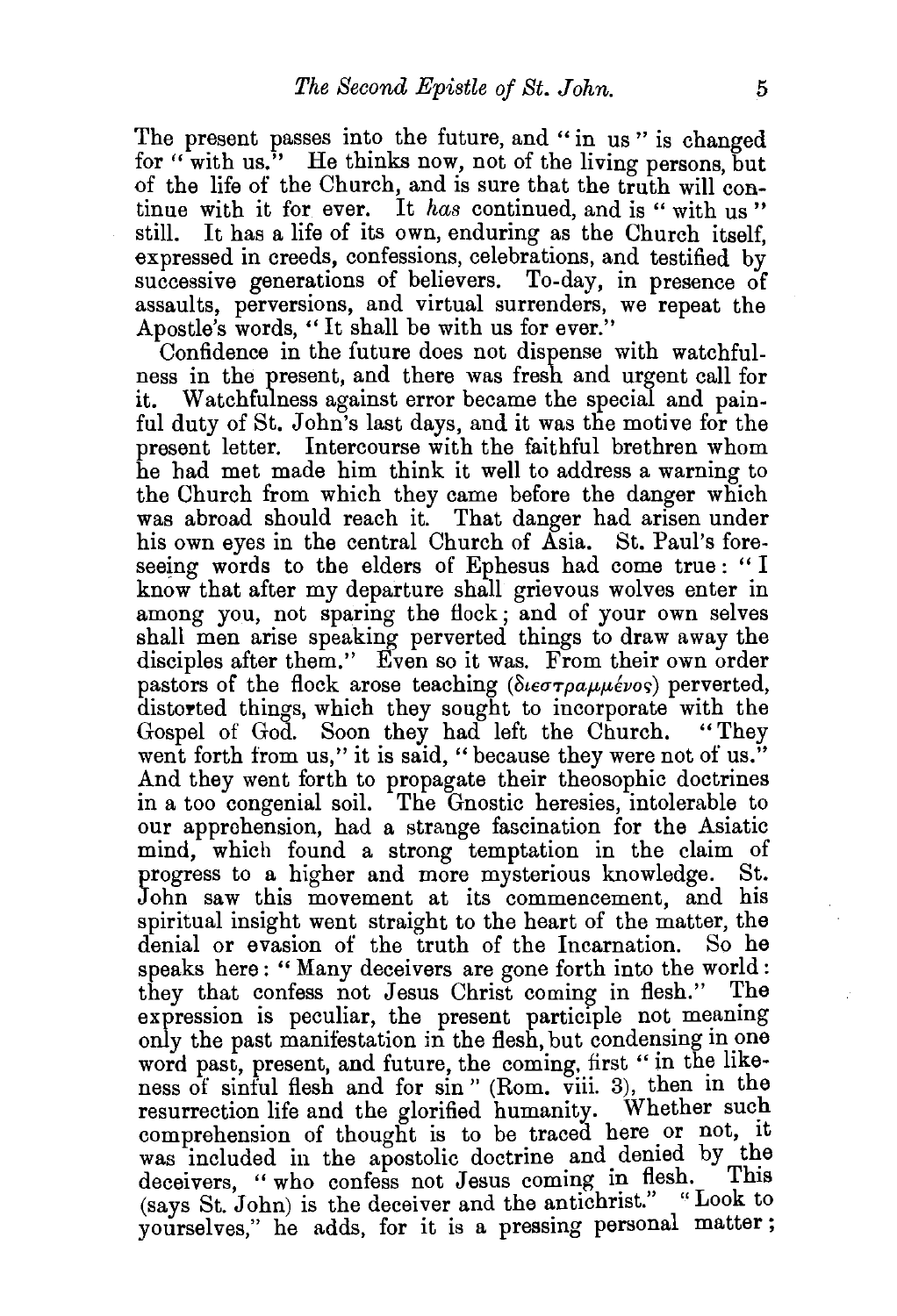grievous, if not fatal, loss must follow any admission of this pretended progress. "Everyone that leadeth onward  $(\sigma \tau \rho o \alpha)$  $r_{\gamma\epsilon o\nu}$ , and abideth not in the teaching of Christ, hath not God; he that abideth in the teaching, the same hath both the Father and the Son."

What a contrast of spiritual histories! The self-styled progressive has left behind him "the teaching of Christ" *(i.e.,* not the teaching concerning Christ, but the teaching of Christ Himself), and has lost his hold on God ; for his higher knowledge of God is practically no knowledge. He that abides in the teaching of Christ not only has that knowledge as prophets and psalmists had it, but that fuller, deeper knowledge which Jesus gave-the knowledge of the Father, who sent the Son to be the Saviour of the world, and of the Son by whom that will of the Father is accomplished and in whom the Father is revealed. And this is a knowledge which becomes fellowship (which in the case of persons is the only true knowledge). So it is said: "Truly our fellowship is with the Father and with His Son Jesus Christ." These things and the like St. John says elsewhere, but here he only affirms with characteristic brevity and intensity that he who leaveth the teaching of Christ " hath not  $God$ ," and that he who abideth in that teaching " hath both the Father and the Son."

In view of such an alternative, what counsel shall be given? There is no hesitation: "If anyone cometh to you [the construction expresses not what may happen, but what will happen ]-if anyone cometh to you, and bringeth not this teaching, receive him not into [your] house, and give him no greeting [wish him not joy], for he that giveth him greeting partaketh in his evil works." This is spoken, not of one holding false doctrine, but of one who comes to teach it—who arrives at the place in question as an emissary to propagate error, and that error fundamental. In a critical time, and in the case of such deceivers, decision is necessary, and decision at the first start; for it is a matter of loyalty to the truth and to the safety of souls. Hospitality must be restrained, and even conventional greetings withheld, lest they be taken as tokens of welcome, and create complicity with evils that will follow. These admonitions remain in the sacred page as apostolical counsels for critical times when the like emergencies occur.

The passage which contains this lesson of warning at the same time throws a strong light on the mind of the writer, and brings into relief some features of character which we might scarcely have looked for in the Apostle of Love. We note the penetrating insight into the religious situation, the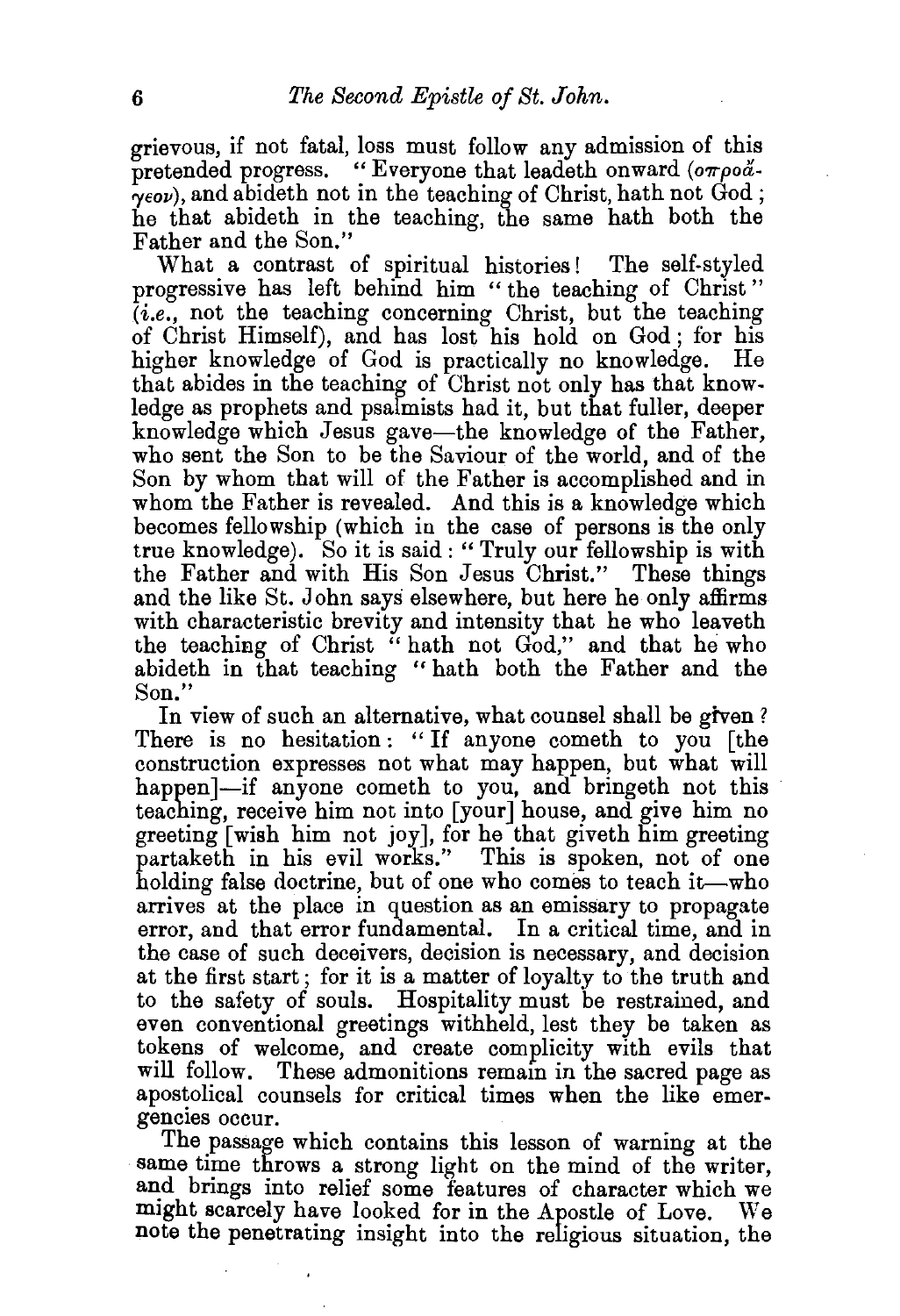immovable hold on the essential doctrine, the firm insistence on that decisive test, the severe epithets, the unsparing condemnation, and the stern tone of the practical directions. We note these things, and remember past years, recalling tokens of natural character in the early disciple. This is he who came to Jesus saying:" Master, we saw one casting out devils in Thy name, and we forbade him, because he followeth not with us." This is he who, with James, his brother, in hot indignation against unfriendly Samaritans, proposed to "call down fire from heaven and consume them, even as Elias did." We remember how the Lord, who knew what was in men, named these sons of Zebedee Boanerges, expressing the reserve of force and fire which He saw in their natures, and which He would in time use in their ministry. This vehemence we may suppose it was which at a critical time made James the chief object of public anger and the first martyr of the Twelve.

In St. John's mental history as the disciple whom Jesus loved it came under a special and sanctifying influence, but one which did not lessen the intensity of the natural feelings. That character of mind endured to the end of life, and showed itself in all its force before the rising spirit of antichrist, animating the last testimonies to the truth of the Incarnation and the glory of the Lord.

There remains the question whether this letter is to be. taken as a private or  $\hat{a}$  public one—whether the elect lady and her children were a Christian family or a church and its members. Though the sentiments and counsels of the letter are not affected by the question, it is interesting on other accounts.

The difficulty is in the address. The writer's designation of himself is one which he knows to be recognised and understood, as it well might be. There were elders in all the churches. The Apostles were elders to the whole Church. The surviving Apostle was now in a unique sense *the Elder,*  by office and age. But in regard to the person addressed, there is not only uncertainty, but difficulty, even more than appears in the English rendering. The title  $\kappa v \rho / a$  was not one in use as is the word "lady " with us, and has therefore been taken as a proper name, Kyria, one of which scarcely an instance has been found. But then the construction would be strange. "It is in the highest degree unlikely that St. John would have written  $\frac{\partial \kappa}{\partial x} \frac{\partial \kappa}{\partial y} \frac{\partial \kappa}{\partial y} \frac{\partial \kappa}{\partial x}$ , and not  $\kappa \frac{\nu \rho}{\sigma} \frac{\partial \kappa}{\partial y} \frac{\partial \kappa}{\partial x}$  $\epsilon$ κλεκτή." So Westcott. He thinks that "we must recognise that the problem of the address is insoluble" ; but he also says: "The general tenor of the letter favours the opinion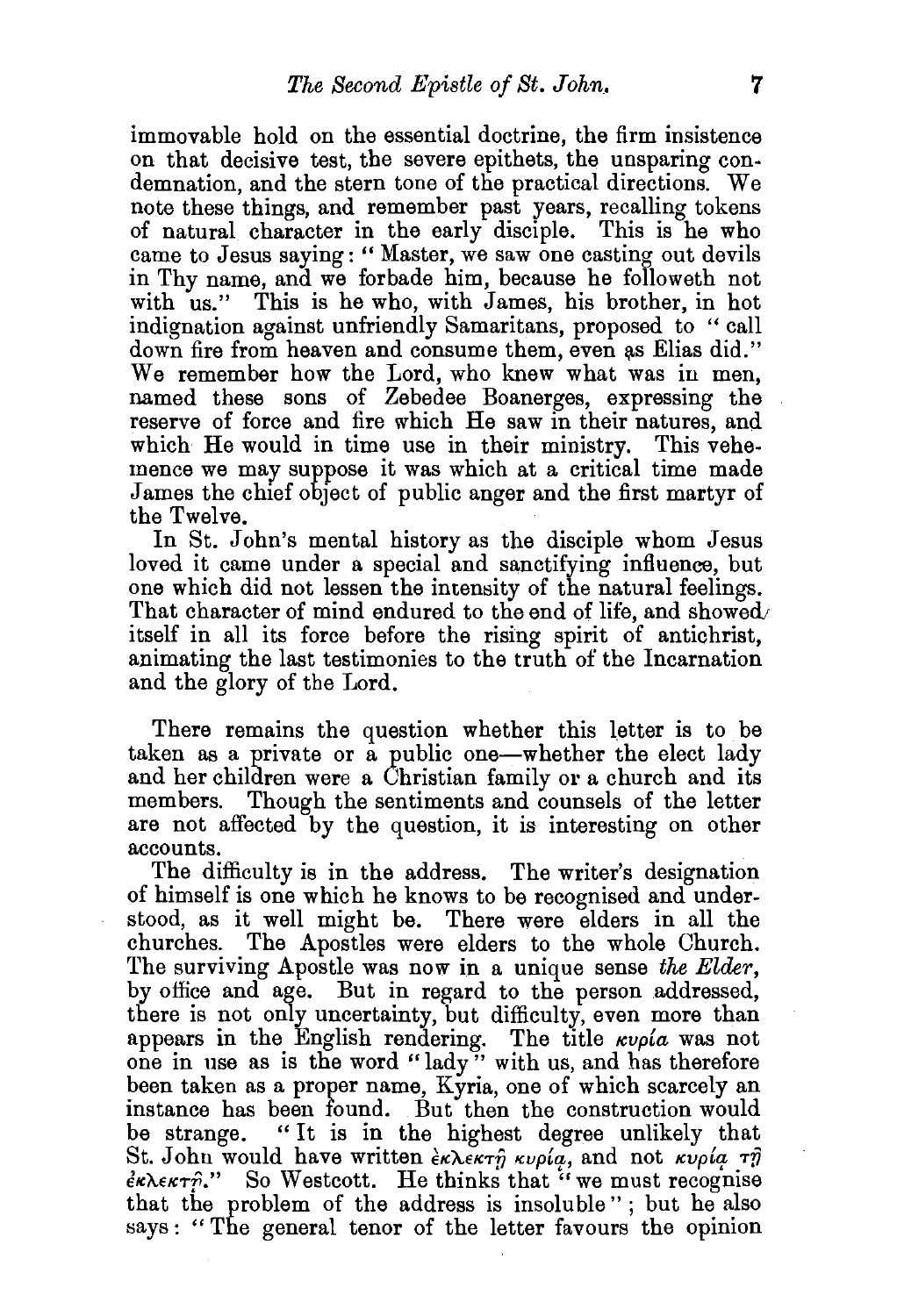I

that it was sent to a community, and not to one believer "  $($ " Epistles of St. John," p. 214).

If Kyria be taken as a personal name, she has an "elect sister" in the place from which St. John is writing, whose "children" at the end of the letter send their salutation. Thus there will be two elect ladies—" widows," Bengel says, "or distinguished for piety beyond their husbands." Each has children; the first of them apparently has many, some of whom the writer has met with elsewhere, the rest recipients of the letter. They are widely known and highly esteemed in Christian societies-" whom'I love, and not I only, but all they that have known the truth." To them the deceivers will come, and all the instruction to them is couched in the plural number. Bishop Lightfoot, in a footnote to his "Commentary on the Epistle to Philemon," says : "I take the view that the  $\kappa v \rho i a$  addressed in the Second Epistle of St. John is some church personified, as, indeed, the whole tenor of the Epistle seems to imply. The salutation to the 'elect lady' from her ' elect sister' will then be a greeting sent from one church to another, just as in 1 Peter the letter is addressed at the outset  $\epsilon_{\kappa\lambda\epsilon\kappa\tau o\hat{i}s}$  in Pontus, etc., and contains at the close a salutation from  $\dot{\eta}$   $\dot{\epsilon} \nu \beta a \beta \nu \lambda \hat{\omega} \nu \iota \sigma \nu \nu \epsilon \kappa \lambda \epsilon \kappa \tau \eta$ ." These two passages certainly go together. As Alford says, "if a person be meant in the one, then a person is meant in the other.'' That conclusion he adopts, as does the last commentator on St. Peter, Dr. Bigg, both persuaded by the addition "and Marcus my son." But nothing could be more natural after the greeting from the elect community at Rome than to add a message from one who did not belong to it, his companion there, known as his "son" to those who would receive the letter. It needs a better reason than that for taking "she that is in Babylon co-elect" as meaning St. Peter's wife-a designation as incongruous as it is hypothetical. It is surely a lack of imagination which fails to apprehend the impression that would be made by the position of the elect society in the pagan imperial city, and the analogies that would readily occur to the mind of the Jewish Apostle.

Yet, further, the title " elect " given to a single person is unusual in the Apostolic style. It is used collectively in application to churches, but not to individual believers. Once only is it found attached to a personal name-Rom. xvi. 13: " Salute Rufus, the chosen in the Lord "; and there the expression, occurring among numerous salutations to persons discriminated by characteristic notes, seems to have some particular reference to personal history. On the whole it appears that the distinctive epithet "elect," used by St. Peter